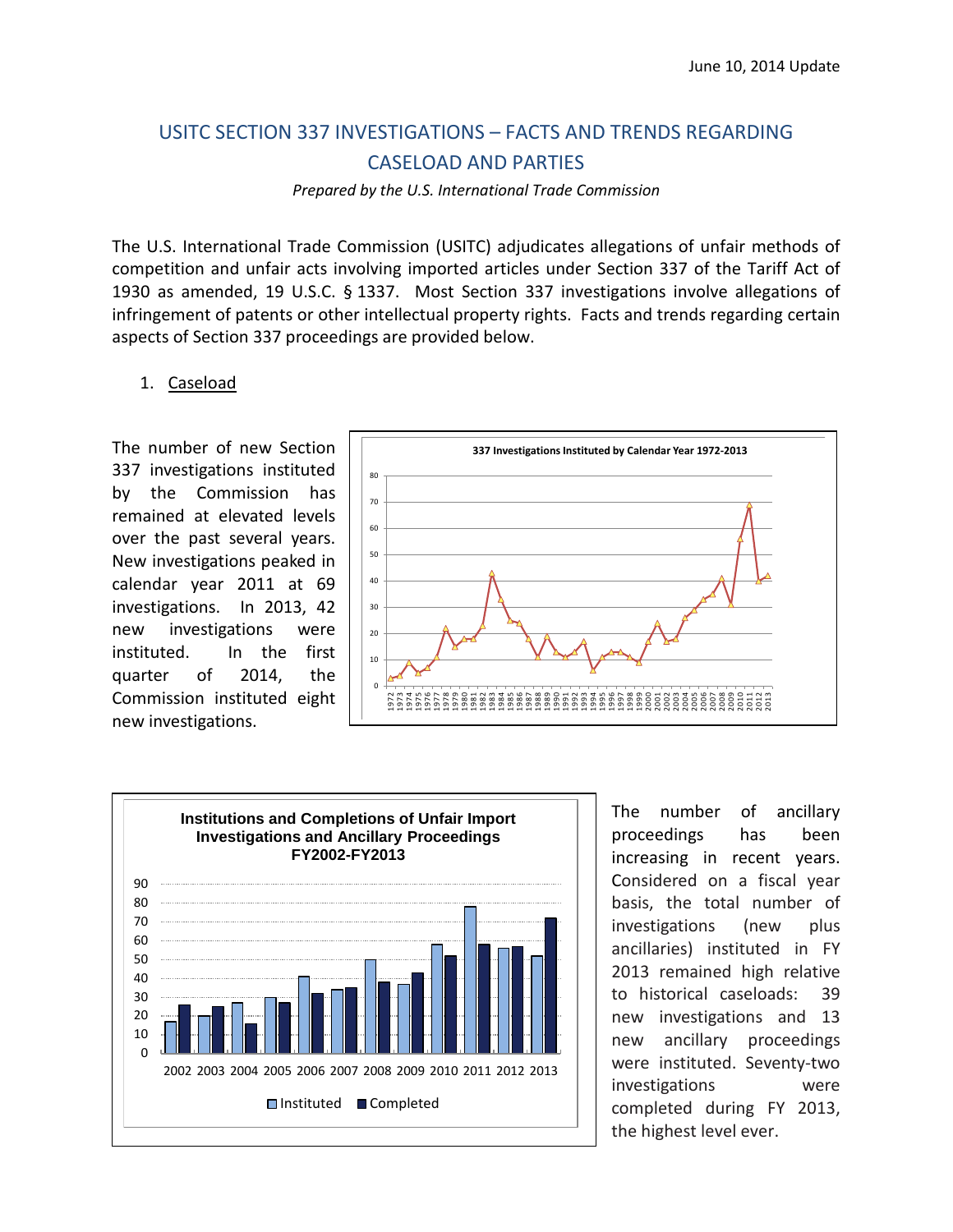During FY 2013, there were 124 active investigations and ancillary proceedings, as compared to 103 in FY 2010. The number of active proceedings per month has nearly tripled since FY 2004 with an average of 60 per month in FY 2013 and YTD 2014 as compared to an average of 22 active per month in 2004.



A substantial number of Section 337 investigations involve IP-based matters regarding high tech products. For investigations instituted in calendar years 2012 and 2013, for example, computer



and telecommunications products accounted for about 30 percent of new investigations in 2012 and about 38 percent in 2013; other consumer electronic products accounted for about 23 percent of new investigations in 2012 and about 7 percent of new investigations in 2013. However, Section 337 investigations also involved a wide range of other types of products. For example, small consumer items

accounted for about 10 percent of new investigations in 2012 and about 12 percent in 2013; and pharmaceuticals and medical devices accounted for about 5 percent of new investigations in 2012 and about 14 percent in 2013.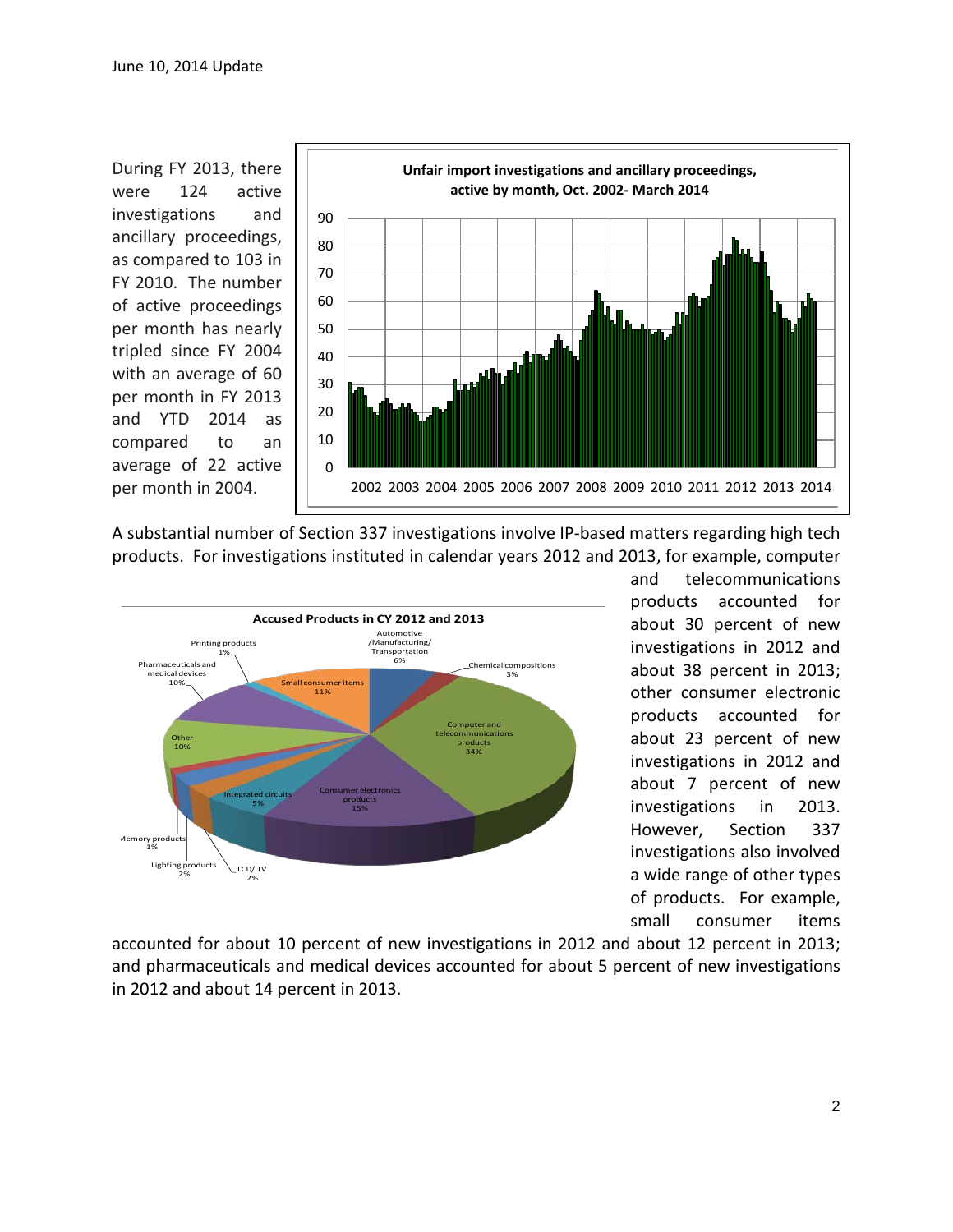## 2. Domestic Industry Requirements & Non-Practicing Entities

An essential element of a Section 337 violation is the domestic industry requirement. The complainant must show that it has made sufficient investments in the United States with respect to articles protected by the IP right concerned. The statute was amended in 1988 to allow IP rights-holders that do not manufacture products (*i.e.,* non-practicing entities or NPEs) to obtain remedies at the USITC. Congress made note in amending the statute that inventors, universities, start-ups, and other entities that conduct research and development, engineering, or licensing activities are equally entitled to Section 337 relief as are manufacturing industries. Complainants must also show that there is an article that practices the IP right concerned.

An issue receiving some attention is whether certain NPEs should be permitted to obtain relief against infringing imports at the USITC. No commonly understood definition of an NPE exists. For analytical purposes, the Commission used the following categories:

- Category 2 NPEs. Entities that do not manufacture products that practice the asserted patents and whose business model primarily focuses on purchasing and asserting patents.
- Category 1 NPEs. All other entities that do not manufacture products that practice the asserted patents, including inventors who may have done R&D or built prototypes but do not make a product covered by the asserted patents and therefore rely on licensing to meet the domestic industry requirement; research institutions, such as universities and laboratories, that do not make products covered by the patents, and therefore rely on licensing to meet the domestic industry requirement; start-ups that possess IP rights but do not yet manufacture products that practice the patent; and manufacturers whose own products do not practice the asserted patents.

Some commentators have suggested that NPE filings, particularly Category 2 NPE filings, in the wake of the U.S. Supreme Court's decision in *eBay, Inc. v. MercExchange, LLC* (which made injunctions more difficult to obtain in district courts) account for the increased caseload at the USITC, but the data concerning NPE filings show the following: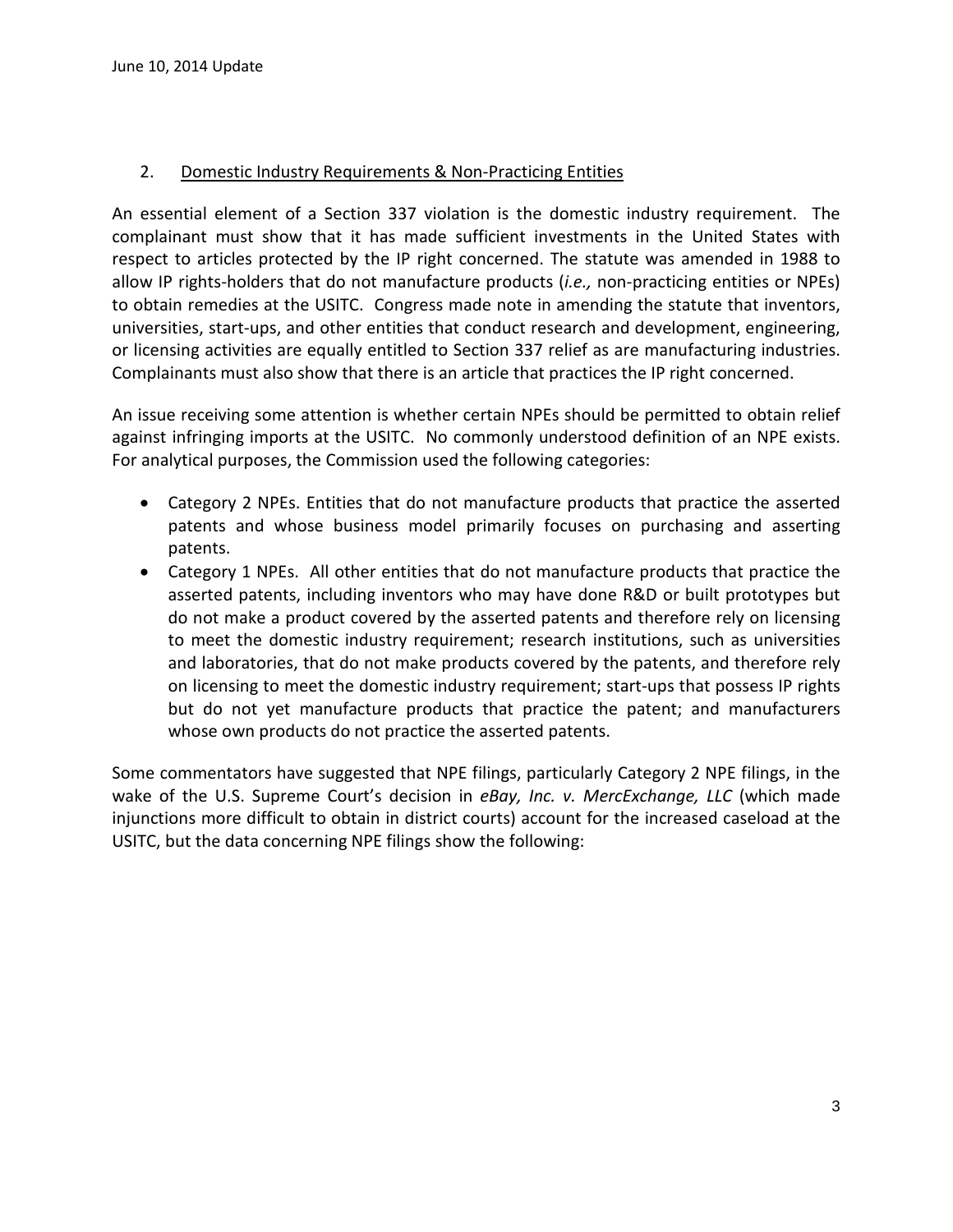

- Since the *eBay* decision on May 15, 2006, the USITC instituted a total of 337 Section 337 investigations through the first quarter of 2014. Of these, Category 1 NPEs accounted for 34 (or 10 percent). Category 2 NPEs accounted for 33 (or 10 percent).
- Since the *eBay* decision issued, only four NPEs were successful in obtaining exclusion orders: two Category 1 NPEs and two Category 2 NPEs. In each of these four investigations, the involved NPE or its subsidiary developed the technology at issue in the investigation.

## 3. Settlements

Public policy favors settlement of disputes. The USITC offers a mediation program that is modeled on the U.S. Court of Appeals for the Federal Circuit's mediation program and is available to all parties in Section 337 investigations. To date in FY 2014, 91 parties in 20 investigations have sought mediation through this program.

Nearly half of all investigations instituted at the USITC ultimately terminate based on settlements or consent orders as the data below indicate. Due to the relatively small number of NPE investigations, data breaking out settlements by complainant category appear inconclusive, but the data do not show a higher settlement rate for NPE investigations compared to non-NPE investigations.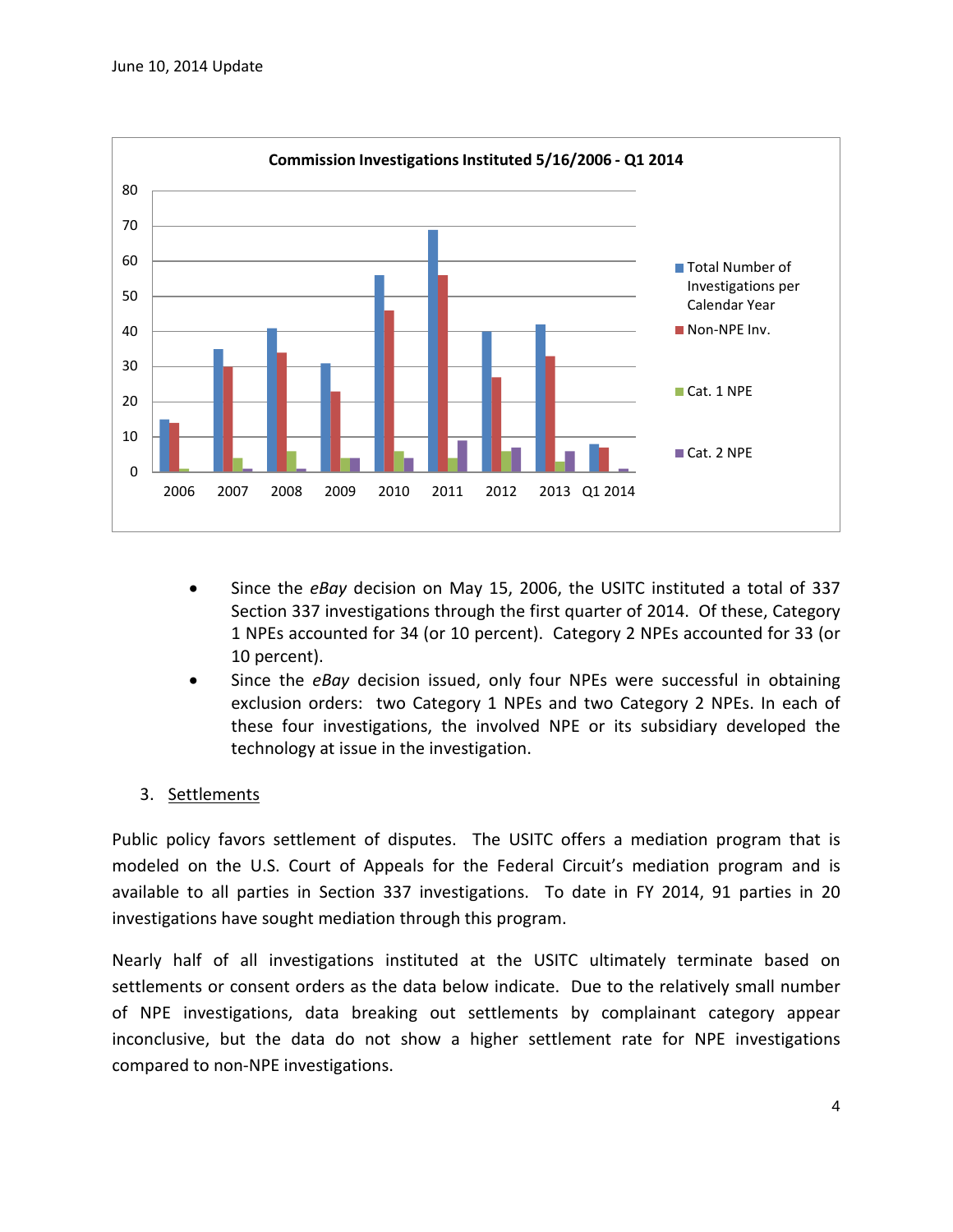| <b>Settlements</b><br>(5/16/2006 to Q1 2014) |                                    |                                  |                                   |  |
|----------------------------------------------|------------------------------------|----------------------------------|-----------------------------------|--|
|                                              | <b>Number of Completed</b><br>Inv. | <b>Number of Settled</b><br>Inv. | <b>Settlement</b><br><b>Rates</b> |  |
| Total Inv.                                   | 306                                | 142                              | 46.4%                             |  |
| Cat. 1 NPEs                                  | 33                                 | 10                               | 30.3%                             |  |
| <b>Cat. 2 NPEs</b>                           | 28                                 | 14                               | 50.0%                             |  |
| <b>All NPEs</b>                              | 61                                 | 24                               | 39.3%                             |  |
| <b>All Other</b>                             | 245                                | 118                              | 48.2%                             |  |

### 4. Number of Respondents

USITC jurisdiction and remedies are *in rem,* directed to the imported articles in issue. In 2008, the U.S. Court of Appeals for the Federal Circuit, in *Kyocera v. Int'l Trade Comm'n,* rejected the USITC's long-standing practice of including within the scope of its remedial orders not only infringing components but also downstream products containing such components that were manufactured by non-parties who were not named respondents in its investigations. As a result of this decision, commentators have observed increased numbers of named respondents because complainants cannot rely on the pre-*Kyocera* USITC practice to reach non-party downstream products containing accused components.

Data concerning named respondents show great variability across all investigations. The table below shows the range of numbers of named respondents in USITC investigations. These data include all named respondents regardless of whether the named entities are related. In 2013, for example, investigations instituted based on complaints filed by Category 1 NPEs ranged from 3 to 15 respondents; Category 2 NPE investigations ranged from 2 to 21 respondents; and all other investigations ranged from 1 to 24 respondents.

| <b>Range of Number of Respondents</b><br>Investigations Instituted 5/16/2006 - Q1 2014 |                        |                        |                  |  |
|----------------------------------------------------------------------------------------|------------------------|------------------------|------------------|--|
| <b>YEAR</b>                                                                            | <b>Category 1 NPEs</b> | <b>Category 2 NPEs</b> | <b>All Other</b> |  |
| 2006                                                                                   | 4                      | 0                      | $1 - 21$         |  |
| 2007                                                                                   | $2 - 7$                | $\mathbf{1}$           | $1 - 46$         |  |
| 2008                                                                                   | $4 - 40$               | 17                     | $1 - 36$         |  |
| 2009                                                                                   | $3 - 6$                | $3 - 17$               | $1 - 22$         |  |
| 2010                                                                                   | $1 - 20$               | $2 - 11$               | $1 - 32$         |  |
| 2011                                                                                   | $4 - 50$               | $4 - 35$               | $1 - 30$         |  |
| 2012                                                                                   | $2 - 35$               | $2 - 45$               | $1 - 35$         |  |
| 2013                                                                                   | $3 - 15$               | $2 - 21$               | $1 - 24$         |  |
| Q1 2014                                                                                |                        | 10                     | $1 - 11$         |  |